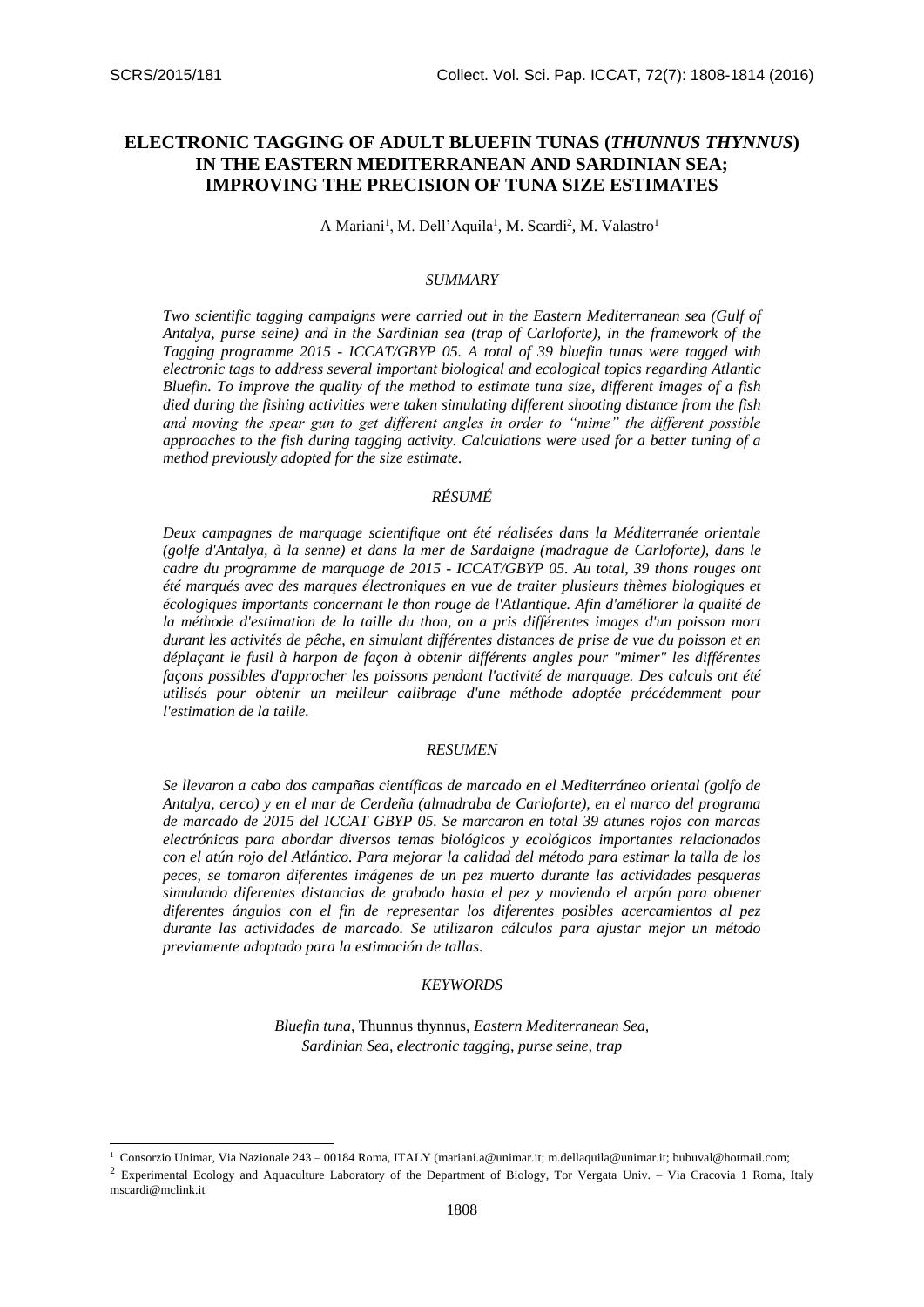### **1. Introduction**

One of topic points in a tagging campaign where no direct manipulation of the samples is foreseen is a correct estimate of the length of the tagged individuals. In the framework of a previous Iccat tagging campaign, carried out by Unimar in the South Tyrrhenian in 2013 with conventional (spaghetti-type) tags, a method aimed at assessing tuna length from images captured by a spear gun mounted camera was developed and tested. The method used rendered 3D tuna models (**[Figure 1](#page-4-0)**), showing that good estimates could be obtained provided that the shooting distance was known and constant. The method was based on an Artificial Neural Network (ANN) and required only apparent length and height in pixels as input data, but it was trained to handle only specimens in the 130-200 cm length range and assuming a constant shooting distance.

During the 2015 Iccat tagging campaign, this method was improved and tuned to acquire a better precision.

## **2. Materials and methods**

The activities were carried out in the Eastern Mediterranean Sea (Gulf of Antalya) in May - June 2015. According to the ToRs of the Call for Tenders GBYP 05/2015, 40 miniPATs were prepared to be applied on adult Bluefin tunas caught by a Turkish purse seiner. The tagging protocol followed what recommended by Iccat, and described by SCRS/2014/189.

Each tagging activity was recorded with underwater cameras (**[Figure 2](#page-4-1)**), with the purposes of estimating the size of each individually tagged fish. Biological samples were collected as well during the tagging activities according to the ICCAT protocol. As a result of this activity, 30 tags were deployed.

Because 10 miniPat weren't used in Turkish campaign, according to ICCAT GBYP Steering committee, tagging programme was modified to tag supplementary 10 bluefin tunas with the last 9 tags (one was broken and it was not possible to use it) in the Sardinian Sea ("tonnara" of Carloforte), in accordance with COM.BIO.MA., the group in charge of the other tagging activities.

In addition of the images taken for each sample, images of two dead tunas (whose length was obviously known) have been acquired in Turkey and in Sardinia, in order to validate the method (**[Figure 3](#page-4-2)**). However, this two tunas were both over the range of the previous series of samples (one bigger, the other smaller), therefore the ANN was not able to extrapolate beyond the range of known values used for its development. Moreover, images of the two dead tunas were also shot from too close (respect to the first series of samples of the 2013 campaign), and this contributed to make length estimates even less accurate.

The only viable solution to extend the capabilities of the length assessment method was to recalibrate it from scratch. This has been done by re-training the ANN using a wider range of images and a wider range of tuna lengths than in the original implementation.

As only 13 new images were available (11+2), apparent size measurements from them were used more than once in the training and validation set to roughly match the frequency of other tuna sizes. In order to avoid using too often exactly the same images, some noise was added to the measurements (in pixels) obtained from the original pictures. Moreover, as in new images the shooting distance was shorter (1.5 m) than in older ones (2 m), shooting distance in cm has been added as a third input variable to train the new ANN.

Combining old data and data from the new images, a training data set (N=280) and a validation data set (N=70) were obtained. Due to the limited number of available images, some input/ouput pattern have been replicated more than once, although not exactly. As previously stated, in order to avoid equal patterns, jittering (=addition of small random values) was used. This procedure makes the ANN fit an envelope rather than a set of points, thus improving its generalization ability.

Images in which the FL to H ratio was too extreme were not included in the training and validation sets. Only FL/H values in [2,5.5] range were considered, thus excluding images in which the specimen's aspect was unlikely to correspond to those more frequently observed during tagging operations.

While a simple multiple linear regression was able to provide reasonably good length estimates (validation set Mean Square Error, MSE=233.4), it did not match the accuracy of the old 2-11-1 ANN-based method.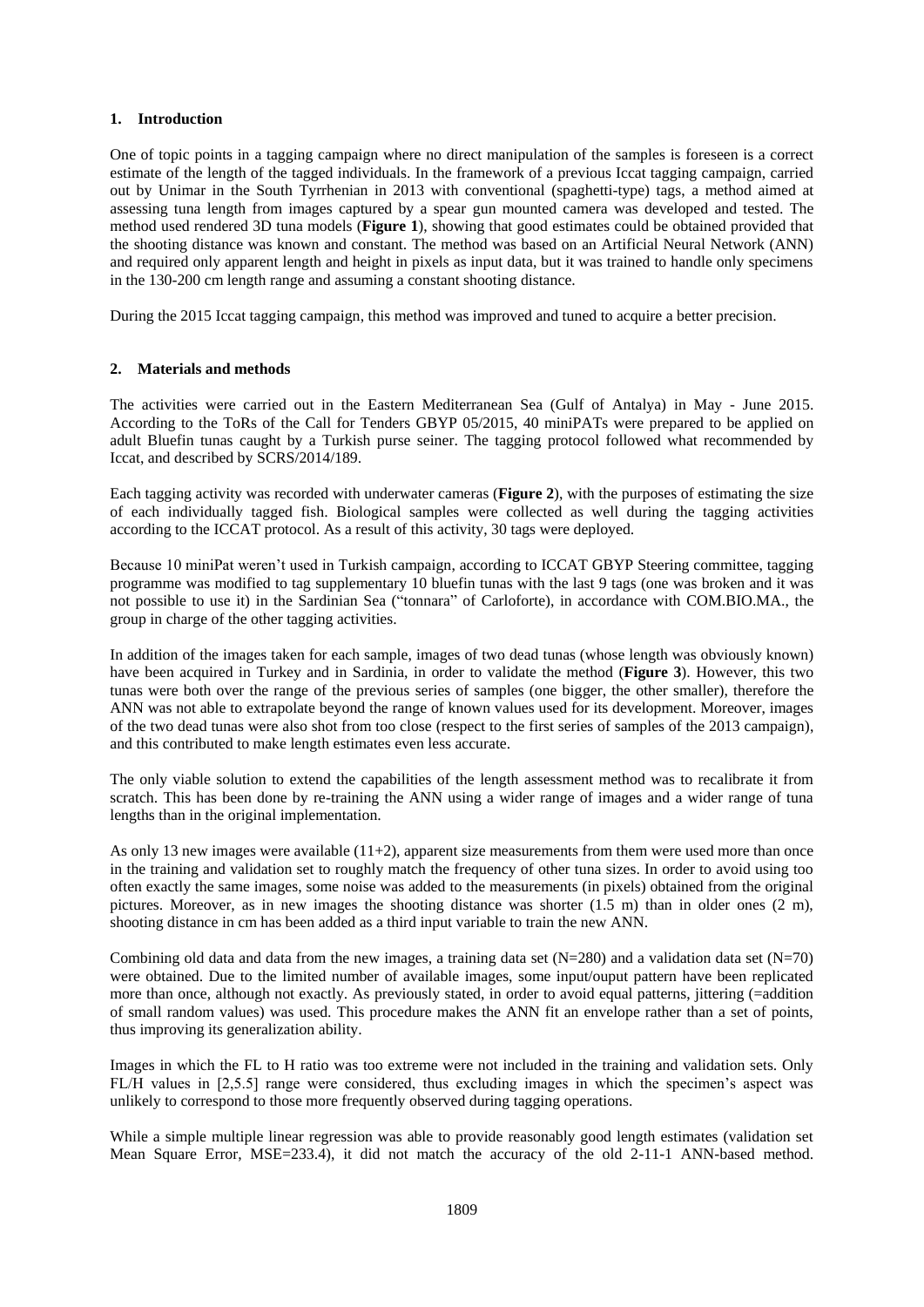Therefore, a new ANN was trained, using a 3-3-1 structure. A smaller number of hidden units, in addition to jittering and early stopping, helped preventing overfitting as much as possible.

The resulting ANN was implemented in a very handy software tool that requires an ASCII input data file with FL, H, shooting distance triplets, returning another ASCII data file in which the estimated lengths are stored.

## **3. Results**

The new 3-3-1 ANN was perfectly able to adapt itself to both shooting distances (1.5 and 2 m). As for different lengths, the new ANN fitted extreme values better than intermediate ones, because a smaller number of different images was available in those cases.

The MSE of the new ANN was 61.1 for the training set and 85.4 for the validation set (the latter set is shown in **[Figure 4](#page-5-0)**).

While the old 2-11-1 ANN showed a slightly better MSE with its own validation set (78.21), it was less effective than the new 3-3-1 ANN with the new validation set, even in case only tunas in its original range were taken into account (MSE: 118.7).

The distribution of the errors in length estimates did not change very much relative to the old data set, but the new ANN performed slightly better with the newest data [\(Figure 5\)](#page-5-1), thus obtaining an overall improvement in accuracy. However, although the range of tuna lengths in the old data set was narrower, both ANNs were less effective with them than with the newest data. The most likely reason for this difference is probably that the newest data have been obtained from a smaller set of very homogenous images.

## **4. Conclusions**

Collecting 13 images of two dead specimens  $(11+2 \text{ images})$  allowed to extend the operational range of a software tool based on an ANN and aimed at assessing tuna length from images collected during tagging. The updated software tool was more accurate than the previous version over the whole range of tuna lengths used for its calibration

While the new ANN outperforms the old ANN, most of the improvement is due to better performance with new data in the validation set, which were obtained from images of specimens whose FL/H ratio is more homogenous and significantly smaller than in older images (**[Figure 6](#page-6-0)**).

As for future work, more data are definitely needed. While the new ANN scales very nicely its estimates, it was trained on only two shooting distances and a very limited set of tuna sizes and therefore it cannot be perfect. An example of the kind of errors that can be induced by the lack of complete data is shown in **[Figure 7,](#page-6-1)** where the curve showing the expected length as a function of shooting distance is presented. While the length vs. distance curve is good enough, it should not be S-shaped. Therefore, more data and more work are needed in order to fully optimize the ANN based size estimates.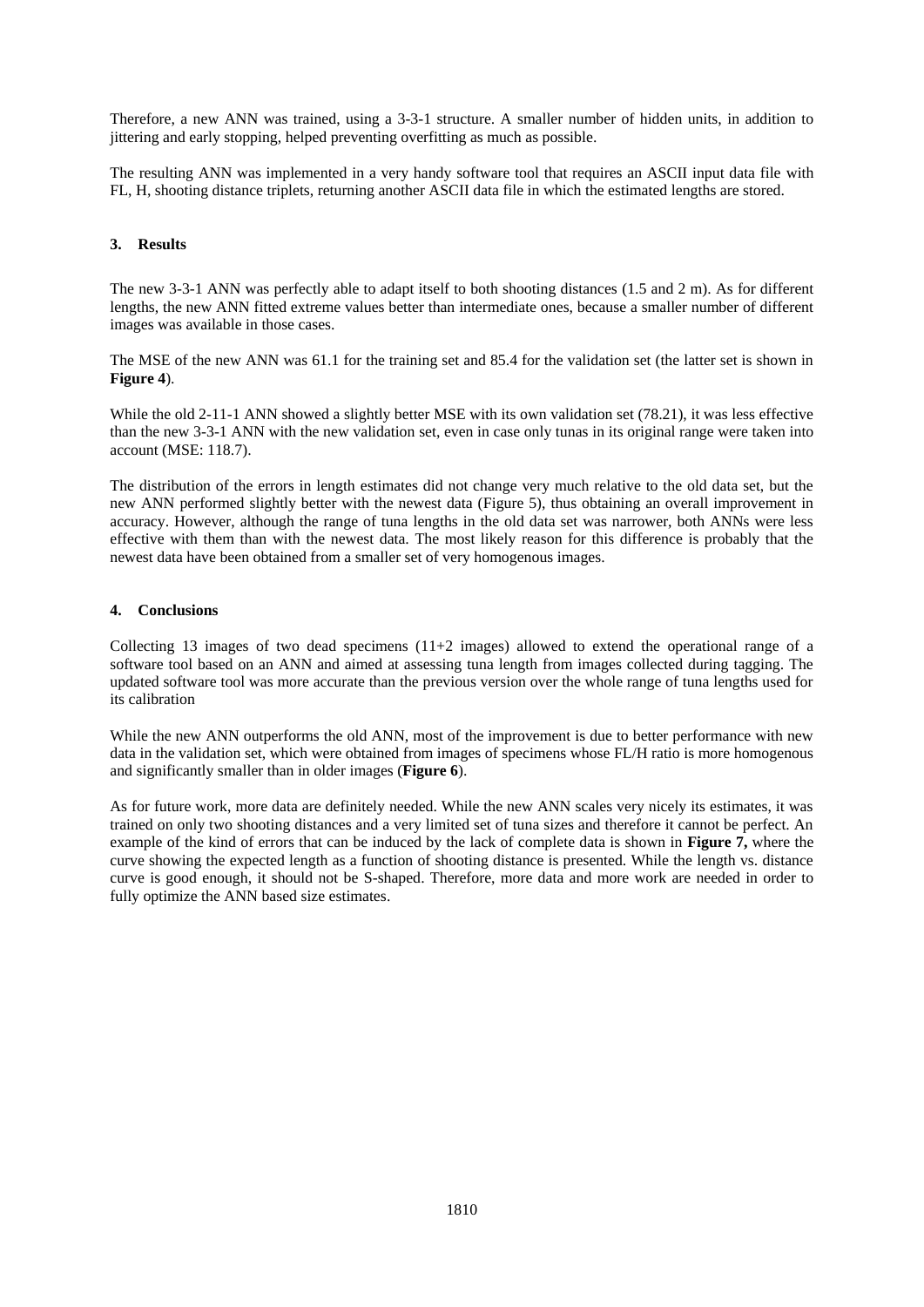#### **References**

- Costa C., M. Scardi, V. Vitalini, S. Cataudella. 2009. A dual camera system for counting and sizing Northern Bluefin Tuna (*Thunnus thynnus*; Linnaeus, 1758) stock, during transfer to aquaculture cages, with a semiautomatic Artificial Neural Network tool. Aquaculture Vol. 291: 161–167
- Costa C., A. Loy, S. Cataudella, D. Davis, M. Scardi. 2006. Extracting fish size using dual underwater cameras. Aquacultural Engineering Vol. 35: 218–227
- Harvey, E., Cappo, M., Shortis, M., Robson, S., Buchanan, J., Speare, P., 2003. The accuracy and precision of underwater measurement of length and maximum body depth of southern Bluefin tuna (*Thunnus maccoyii*) with a stereo-video camera system. Fisheries Research Vol. 63: 315–326.
- Lines, J.A., Tillet, R.D., Ross, L.G., Chan, D., 2001. An automatic image-based system for estimating the mass of free-swimming fish. Computers and Electronics in Agriculture Vol. 31: 151–168.
- Mariani A., Dell'Aquila M., Scardi M. and Costa C. 2013. Feasibility study to assess the utilization of stereovideo systems during transfer of Atlantic bluefin tunas (*Thunnus thynnus*) to evaluate their number and size. ICCAT - Collective Volume of Scientific Paper, (2014) Vol. 70 No. 2: 401-421 - SCRS/2013/096.
- Mariani A., Dell'Aquila M., Valastro M., Buzzi A. and Scardi M. Conventional tagging of adult Atlantic bluefin tunas (*Thunnus thynnus*) by purse-seiners in the Mediterranean – methodological notes. ICCAT - Collective Volume of Scientific Paper, (2015) Vol. 71 No. 3: 1832-1842 - SCRS/2014/189
- Martinez de Dios, J.L., Serna, C., Ellero, A., 2003. Computer vision and robotics techniques in fish farms. Robotica Vol. 21: 233–243.
- Phillips K., V. Boero Rodriguez, E. Harvey, D. Ellis, J. Seager, G. Begg, J. Hender. 2009. Assessing the operational feasibility of stereo-video and evaluating monitoring options for the Southern Bluefin Tuna fishery ranch sector. Fisheries Research and Development Corporation and Bureau of Rural Sciences (Australia).
- Van Rooij, J.M., Videler, J.J., 1996. A simple field method for stereo-photographic length measurement of freeswimming fish: merits and constraints. Journal of Experimental Marine Biology and Ecology Vol. 195: 237– 249.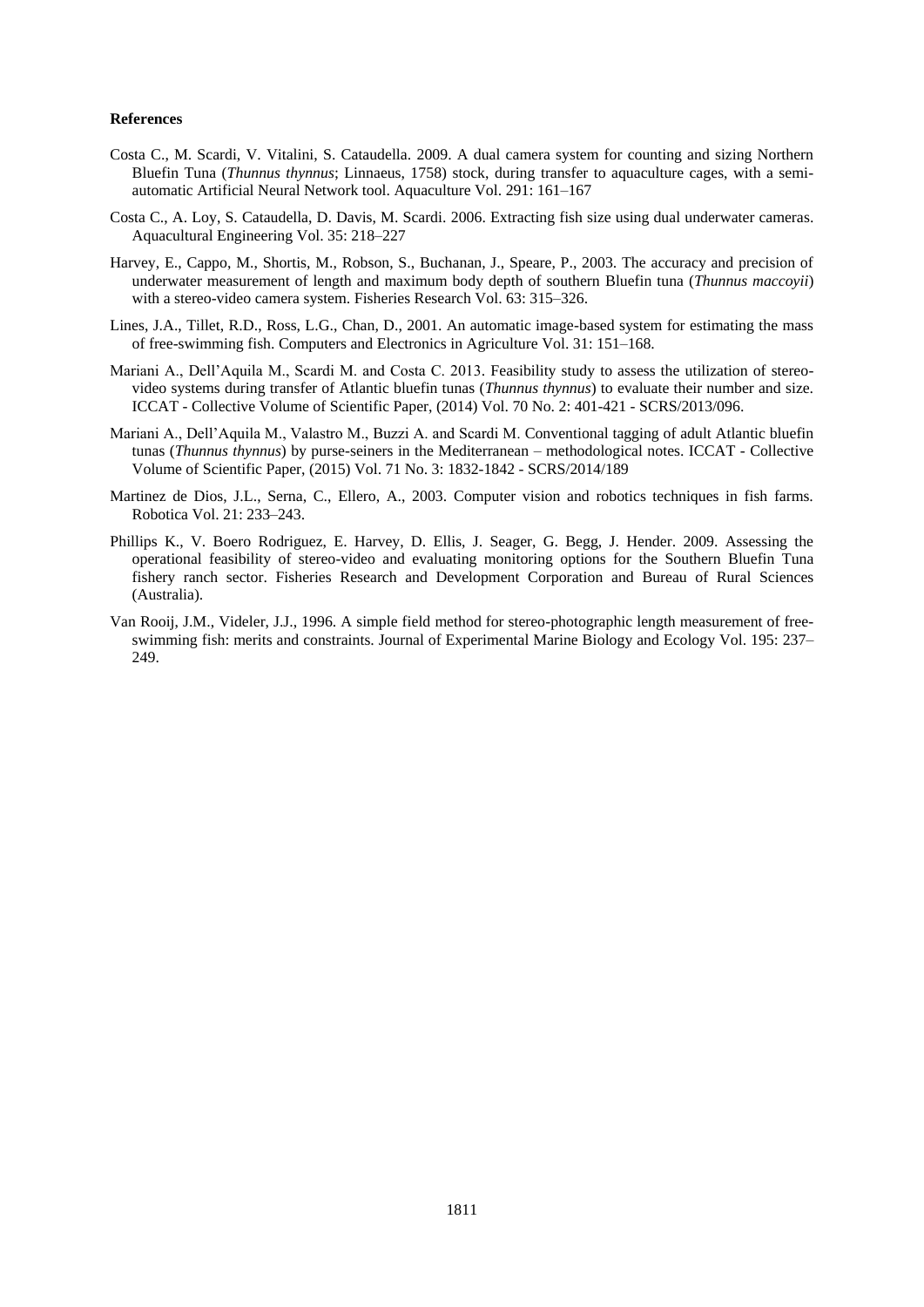

**Figure 1.** 3D tuna fish model generation - 3D model of the fish overlapped to a real image.

<span id="page-4-0"></span>

**Figure 2.** Tagging operations.

<span id="page-4-1"></span>

<span id="page-4-2"></span>**Figure 3.** Images of the fish were taken simulating different shooting distances.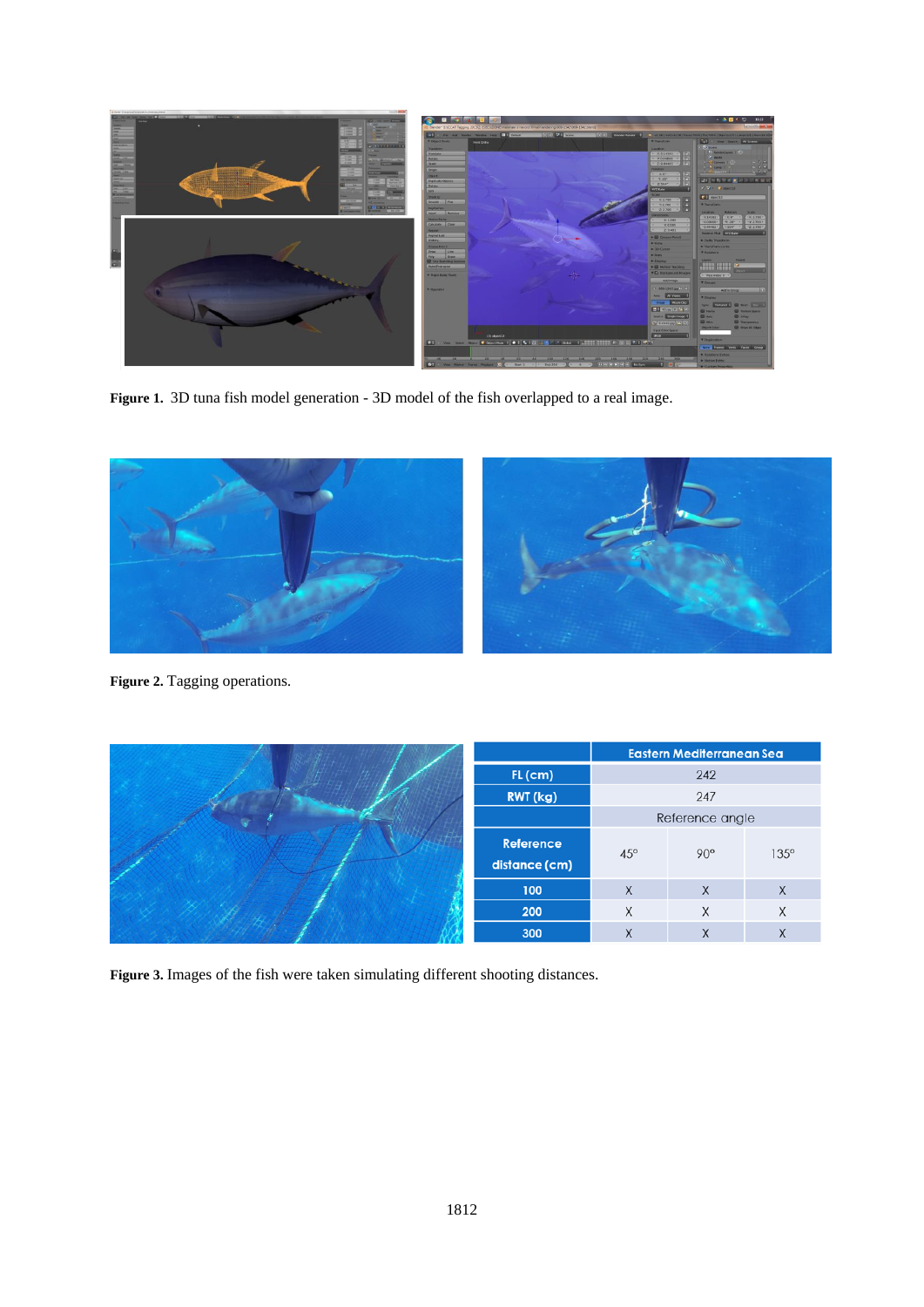

<span id="page-5-0"></span>**Figure 4**. Observed vs. estimate values in the new ANN validation set. Training set MSE 61.1, validation 85.4.



<span id="page-5-1"></span>**Figure 5.** Error distribution: new vs. old ANN.